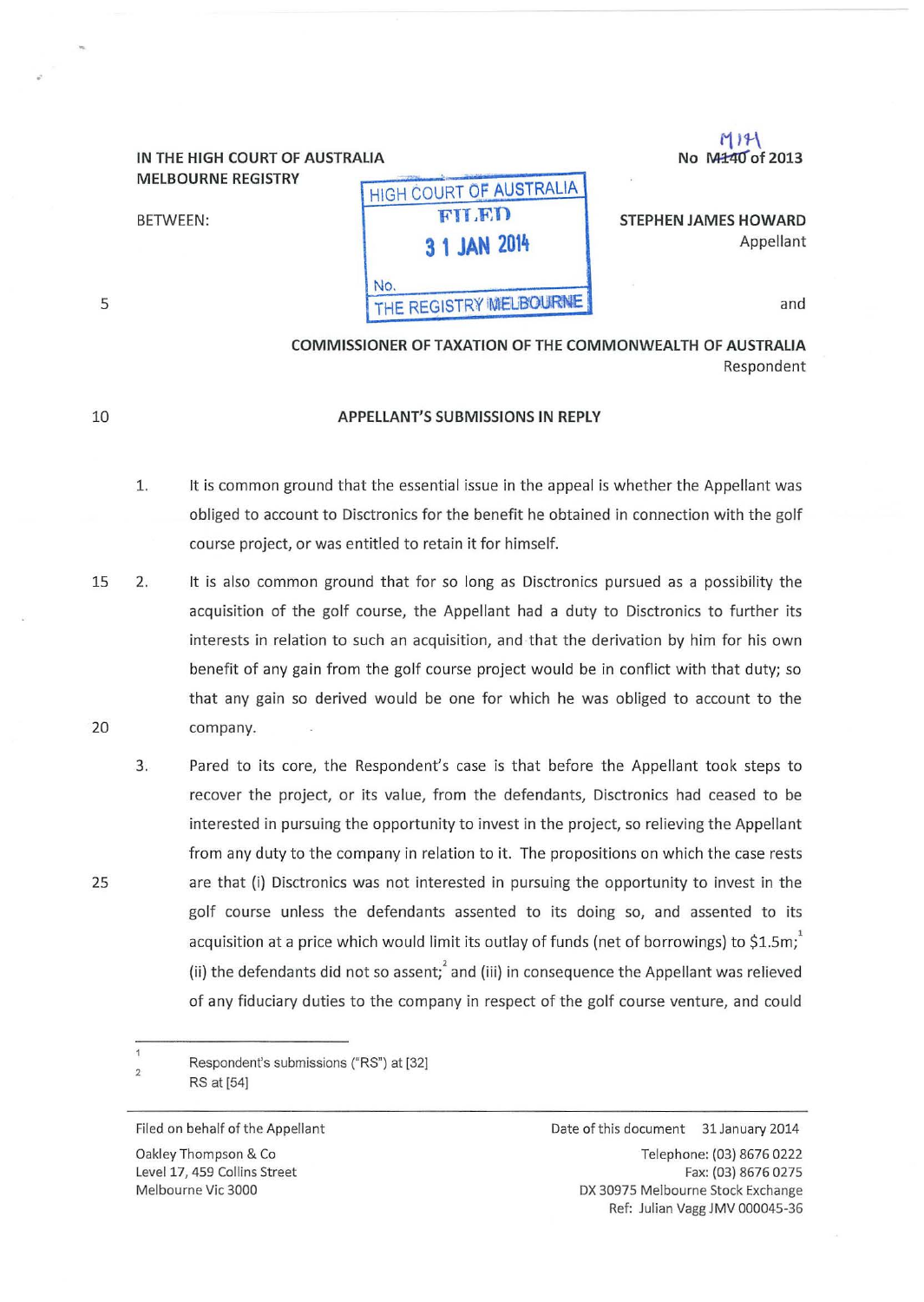for his own benefit (exclusive of the company) both pursue the venture and retain any benefit obtained in connection with it.

- 4. The major premise in the Respondent's argument is wrong. There could be no clearer indication of the company's continuing intent to pursue the project than its institution of the proceedings in the Supreme Court to recover the golf course from the defendants.' The Appellant could not claim for himself any interest in the course, or in any benefit arising from the course, without preferring his own interests to those of the company, and that he could not do.
- 10 15 5. The Respondent's argument rests on the proposition that "where there is a governing agreement ... the [fiduciary] relationship must accommodate itself to its terms so it is consistent with and conforms to them."<sup>5</sup> This proposition, and the authorities on which it rests, is appropriate to the case of fiduciary obligations arising from contractual relationships, but it is inapposite to the relationship between a company and its directors. There was here no "governing agreement" between Disctronics and its directors: there was a decision by the directors, as such and for the benefit of the company, to pursue an investment opportunity. Attaching the label<sup>7</sup> "London Agreement"<sup>8</sup> to the directors' decision of 14 July 1999 does not convert the decision into a contract nor attract the analysis of the fiduciary obligations arising between contracting parties.
- 20 6. The company at all relevant times claimed an interest in the golf course project, and any benefit which came to the Appellant personally could only reduce or replace the interest claimed by the company.

5

<sup>3</sup>  4 See also paragraphs [13] to [15] below.

The principal relief sought was a declaration that the golf course or the proceeds of its sale were held on constructive trust for Disctronics: Disctronics Ltd v Edmonds [2002] VSC 454 at [103]. The company had also lodged a caveat protecting its claimed interest; the Court of Appeal held that it had reasonable cause to do so, as "the company which would have taken title to the golf course had the joint venture proceeded as planned", Edmonds v Donovan (2005) 12 VR 513, 550 [96]

<sup>5</sup>  RS at [15], invoked in application to the present facts at RS [32], [51] (the Appellant's "fiduciary **relationship with Disctronics came to have operation on relation to the KLGC venture only because of,**  and consistent with the terms of, the London Agreement")

<sup>6</sup>  The authorities cited at RS [15] footnotes 17 and 18. Notably, the cases cited all concerned relationships which were solely contractual (distributorship, Hospital Products; audit, Pilmer, partnership, Birtchnell and Chan v Zacharia; joint venture partnership, United Dominions; contracts for dealings in land, John Alexander) and involved parties negotiating at arm's length.

<sup>7</sup>  8 As to labels, see Radaich v Smith (1959) 101 CLR 209, 214; Samuel v Salmon & Gluckstein Ltd [1946] Ch 8, 13

Respondent's chronology [17], RS [15] and throughout the argument in the Respondent's submissions. **Agreement among the directors as an organ of the company upon adoption of a course of conduct by**  the company does not amount to a contract ("agreement") between the company and the directors.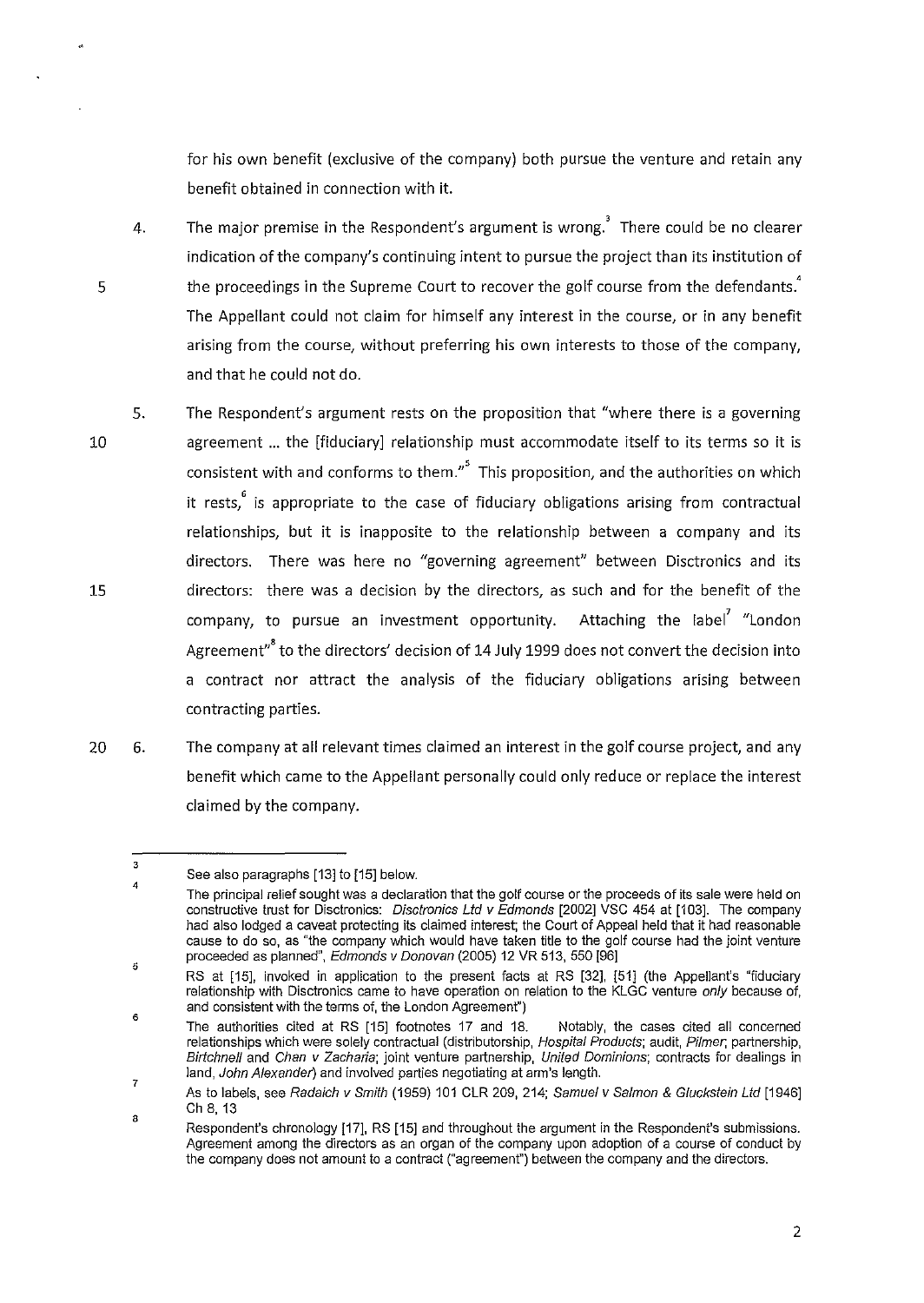7. It is not to the point that the company itself had not yet acquired enforceable rights against the defendants or in the land. It had sought to obtain such rights and it was the Appellant's duty not to put his own interests in conflict with those of the company. What is at issue in the present appeal is the relationship between the company and the Appellant, not that between the company and the defendants.

8. Nor is it to the point whether the Appellant had a "prescriptive" fiduciary duty to pursue the claim against the defendants for the benefit of the company. In the event he did so, and he recovered a sum of equitable compensation for the defendants' wrongdoing. That sum was as much a profit arising from the project as would have been any sum received if the project had proceeded as sought by the Appellant.<sup>9</sup>

9. The Appellant's fiduciary duties to the company in relation to the project bound him to account to the company for any benefit actually obtained. He derived the benefit not beneficially but as constructive trustee. It did not form part of his assessable income.

## *Matters arising from the Respondent's submissions*

#### 15 *"Core principles"*

5

10

- 10. The Respondent advances no submission in support of the Full Court's reliance on breach of duty as an essential element of the Appellant's fiduciary obligation to account, relying rather (and erroneously) on an absence of any fiduciary duty in relation to the golf course project after the asserted failure of "contingencies."<sup>10</sup>
- 20 11. Whether the fiduciary obligations of a director to his company extend to a "general or positive legal duty to act in the interests of the beneficiary" $^{\rm n1}$  does not arise in the present appeal; the Appellant did in fact act, in the interests of Disctronics, and did make a gain. What arises is whether he was bound to account to the company for the gain made.

<sup>9</sup>  10 **It was an award to place the plaintiff directors "in the position they would have been save for the**  breaches of fiduciary duty by Edmonds and Cahill," Disctronics Ltd v Edmonds [2002] VSC 454 at [216].

<sup>11</sup>  RS [54-5], [67 -68]

RS [10]. Westpac Banking Corporation v Bell Group Ltd (in liq) (No 3) (2012) 44 WAR 1 suggests that the absence of such a duty on the part of a director is not "well established."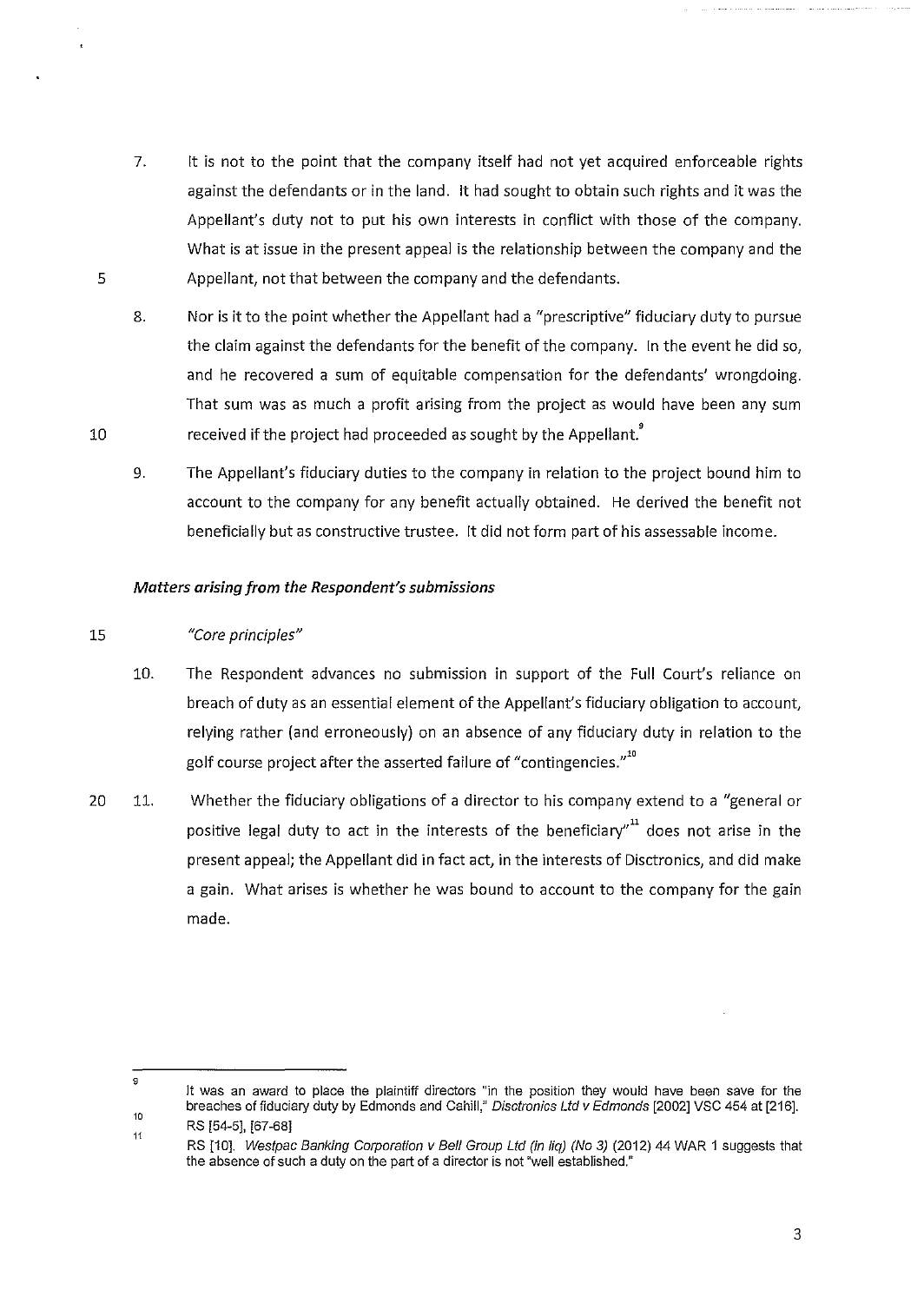12. That "equity will only *intervene* to give a remedy where there is a breach"" is not in point. The Appellant accounted to Disctronics, which needed no remedy. What is in point is whether he had an obligation to account. In equity he did.

## *Factual matters*

- 5 10 13. The Respondent's foundation contention that any interest on the part of Disctronics in making an investment was contingent on the defendants' assent to a sale to it at a price requiring "equity" of no more than \$1.5m, and ceased to exist (so extinguishing the directors' fiduciary obligations in relation to the project) when the defendants demanded more, is unfounded on the evidence. Disctronics did not abandon the project, but rather sought to negotiate a lower price. As part of those negotiations Disctronics on 6 August put forward a proposal involving an equity of \$750,000 and fees of \$300,000 to the defendants.<sup>13</sup>
- 15 14. The submission that by 10 August "on the latest figures involving an independent third party participant, the equity contribution was in excess of \$2.5 $m''<sup>14</sup>$  is ill founded. There was no such participant; the "figures" were part of a proposal by Edmonds on 3 August that the joint venturers themselves supply the equity, estimated at \$760,000. The proposal included alternative hypothetical calculations contrasting what might be obtained if the golf course were to be sold for  $$10.4m.<sup>15</sup>$  That proposal elicited Disctronics' counter-proposal of 6 August.
- 20 15. Disctronics continued to pursue the possible investment in the golf course throughout August<sup>16</sup> and maintained its entitlement to acquire the course by lodgment of a caveat and by institution of the Supreme Court proceedings. The Appellant as a director remained bound to further its claim and to abdicate in its favour any personal right in relation to the project.

<sup>12</sup>  RS [23]

<sup>13</sup>  Jessup J at [43]

<sup>14</sup>  RS [44]

<sup>15</sup>  16 Ex SJH-2 pp 6 and 7 of 10 (similar scenarios, one involving Disctronics contributing equity of \$1.48m, had been prepared by Edmonds in early July, Jessup J at [18], and in mid July, Ex SHJ2 to Howard, 27 April 2011 ). The likelihood that a third party equity provider would "squeeze" the venturers to achieve a contribution lower than \$2.5m had previously been suggested by Quinert (see Jessup J at [25]), and was again suggested by him after receiving the 3 August 1999 proposal: Ex SJH-3 to Howard, 27 May 2010.

Jessup J at [38-50]